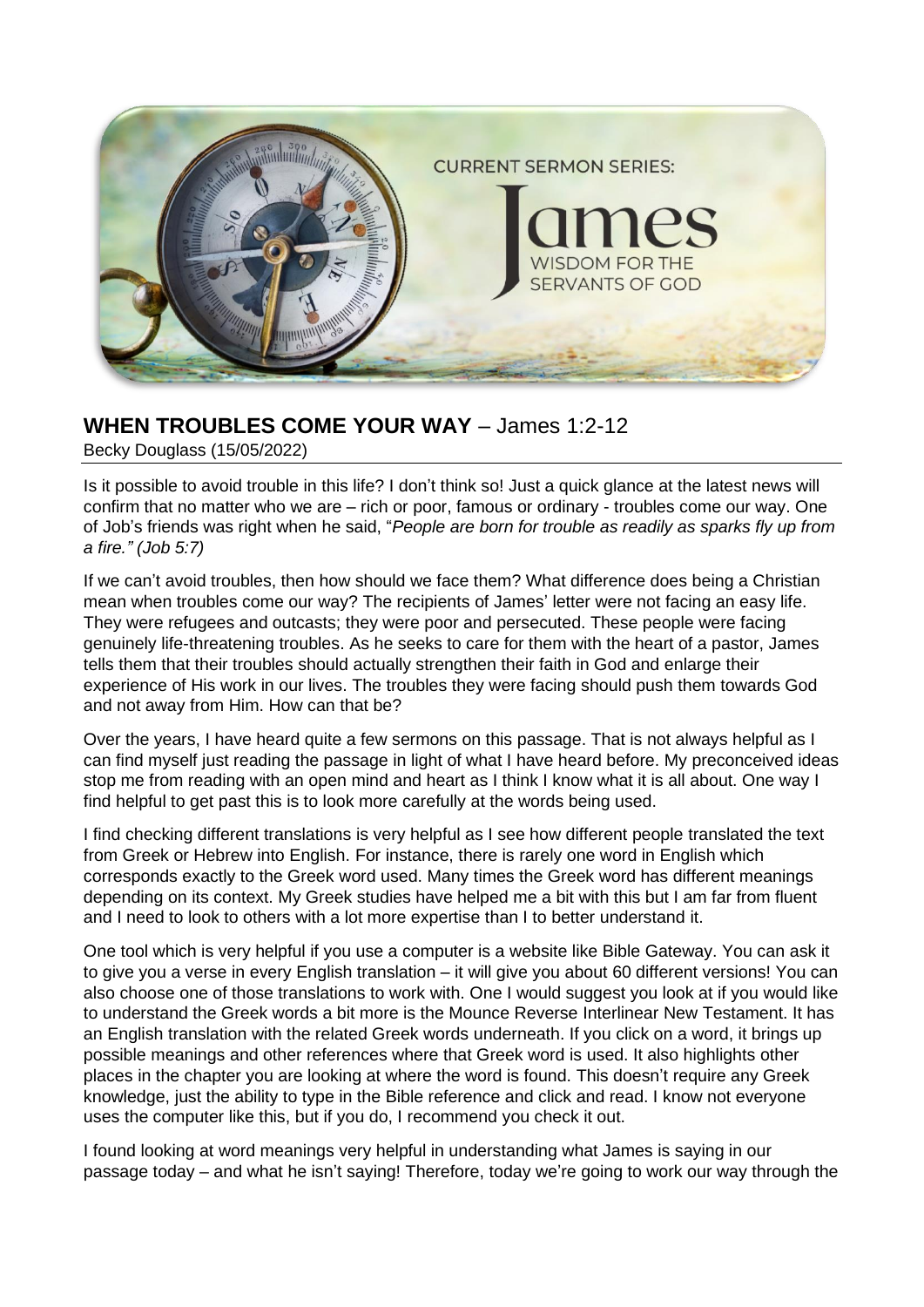verses looking at some of the words James uses. I pray that it will give you some new perspectives as it did me.

## **OUR ATTITUDE IN TROUBLES**

*Dear brothers and sisters, when troubles of any kind come your way, consider it an opportunity for great joy. (v. 2)*

There are a couple of words in this first verse that are very important for our understanding of all that follows. The first is what the New Living Translation calls troubles and some other translations call trials. This word is a bit tricky because its meaning can vary depending on the context in which it is used. It can mean "testing" to prove someone's character like one might test the purity of a metal. It can also mean "tempting" someone to do the wrong thing. The first is the positive idea of proving the goodness in someone while the second is the negative idea of revealing the weaknesses in someone. James will talk about both of these aspects in the coming verses as he explores troubles of any kind.

When these troubles come along, what are we to do? We are to consider it an opportunity. I think it is important to realise that the word consider is a mental attitude, not an emotional state. It refers to what we need to understand about the troubles, not what we feel about them. And what should we understand? That troubles give us an opportunity for joy. Many years ago, I came across a quote which has influenced my understanding of joy. It said, "Joy is not exuberance; joy is not happiness. Joy is perfect acceptance of and surrender to the will of God." Joy is not primarily an emotion; it is a quiet, confident trust in God. We need to understand that even in the midst of the troubles we will inevitably face, we can be confident that God is in control and worthy of our trust. This needs to be our underlying attitude to troubles.

## **THE GOAL OF TROUBLES**

After James' introduction to the topic, he is going to look specifically at the first kind of trouble – the testing of our faith.

*For you know that when your faith is tested, your endurance has a chance to grow. So let it grow, for when your endurance is fully developed, you will be perfect and complete, needing nothing. (v.3,4)*

James changes the word he uses here to specify what kind of troubles he is talking about. He now uses a different word which means to test or prove the genuineness of something. For instance, if you want to sell a diamond ring, they will test it to ensure that it is a genuine diamond. It is interesting to see that James says "when" your faith is tested, not "if" it is tested. It is assumed that our faith will be tested.

This causes me to ask, who needs to be convinced that my faith is genuine? Does God need proof of my faith? He already knows those who are His children. He knows everything about me and my faith in Him. He doesn't need to be convinced. In the story of Job, God knew that Job's faith was true, he tells Satan this at the very beginning. It is Satan who doesn't believe it. Maybe Satan needs proof that we are truly God's children. Did Job's friends believe his faith in God is strong? No, they are constantly questioning his faith. Maybe testing comes to show our faith to those around us. And finally, what do we think about our own faith? At the end of Job, he discovered some things which proved his faith and some areas which needed work on. At the end of his testing, he says, "My ears had heard of you but now my eyes have seen you." (Job 42:5) His relationship with God had grown. Our faith can gain from testing.

Which is what the next word is about. Endurance is the extension of faith over time. It is one thing to have faith in one point in time, for one event. It is another thing for that faith to continue over time. That is endurance. And it is that endurance in faith, through the ups and downs of life, which ultimately results in us being perfect and complete or mature and whole as a Christian. As we walk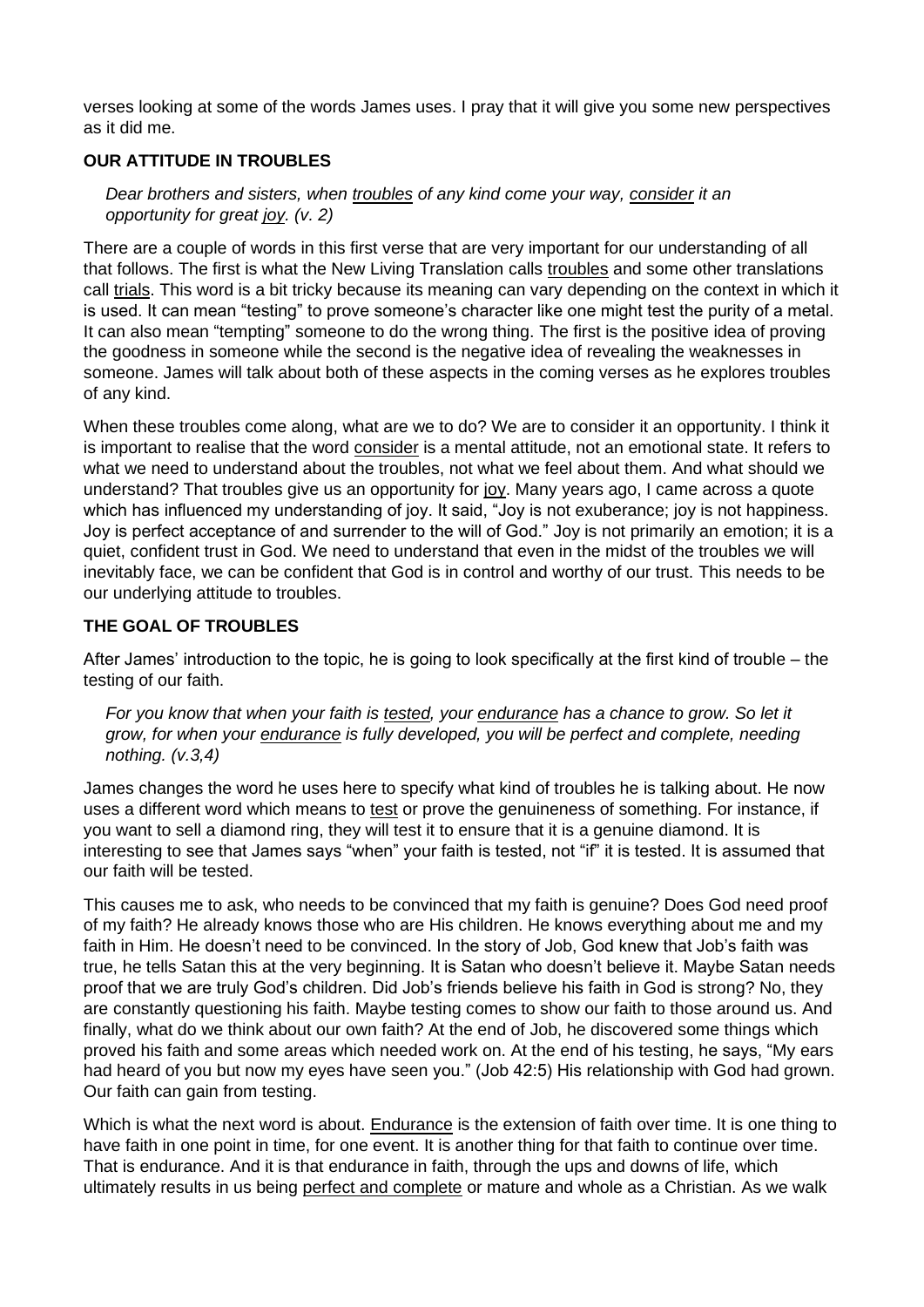with God through troubles, our faith grows to become a more well-rounded, a more complete faith as we learn to walk with God in different circumstances.

The goal of this kind of testing is not to cause you to fail. In fact, it is just the opposite. It is to show you, and anyone watching, the genuineness of your faith. And, as you go through this testing, your faith will grow and strengthen. While it may not be fun in the heat of the furnace, it will ultimately be a good thing! And we know from other passages in the Bible that God promises He will be with you, enabling you to endure the test.

#### **OBSTACLE: WISDOM**

Next James anticipates a couple of obstacles you may face in the midst of the testing.

*If you need wisdom, ask our generous God, and he will give it to you. He will not rebuke you for asking. But when you ask him, be sure that your faith is in God alone. Do not waver, for a person with a divided loyalty … should not expect to receive anything from the Lord. (v. 5-7)*

Firstly, it takes wisdom to know how to deal with trouble. Have you ever faced a situation and you just didn't know what to do? I have certainly felt that way! But here we have God's promise that He will not leave us to muddle along on our own. He wants us to ask Him for help. As we saw last week, wisdom is the skill needed to apply what you know to your current circumstances. It is practical and relevant. When God gives us wisdom, it comes from His perfect knowledge of the situation, our personality and ability, and all possible outcomes. And He isn't stingy in giving it out, He gives it generously and without reluctance or rebuke.

There is only one condition – we must be totally committed to Him and to doing His will. The New Living Translation says we must not waver or have divided loyalty. Other translations talk about doubting and being double-minded. I think it is important to understand that this doubt is not the opposite of faith. We are not talking about someone who is unbelieving and rebellious against God. They would not even be asking God for wisdom because they don't follow Him at all. What James is talking about is someone who wants to follow God's will, but they also want to keep their options open if they don't like what God says. In their mind is a tug-of-war between God and the world and they aren't sure which one to choose. I think most Christians go through periods like this. But as we said last week, we are servants of God and servants don't have the option to only obey when we like the command! We must be willing to follow God wisdom, otherwise God will not share His wisdom with us.

James goes on to describe these "double-minded" people.

*… a person with divided loyalty is as unsettled as a wave of the sea that is blown and tossed by the wind. Such people should not expect to receive anything from the Lord. Their loyalty is divided between God and the world, and they are unstable in everything they do. (v. 6-8)*

What a vivid picture! Do you ever feel like this? What is holding you back from trusting God fully? I would encourage you to pray and ask God to show you what is holding you back. I remember many times when I was struggling to work out what to do as a teenager and young adult. After my mum had listened to me, she would invariably tell me to go into my room and spend some time with God and work out what was coming between Him and me. My mum was wise enough to see that the problem wasn't about finding wisdom, but in submitting to God.

## **OBSTACLE: STATUS**

James goes on to address another obstacle his readers might encounter as they face troubles.

*Believers who are poor have something to boast about, for God has honoured them. And those who are rich should boast that God has humbled them. (v. 9,10)*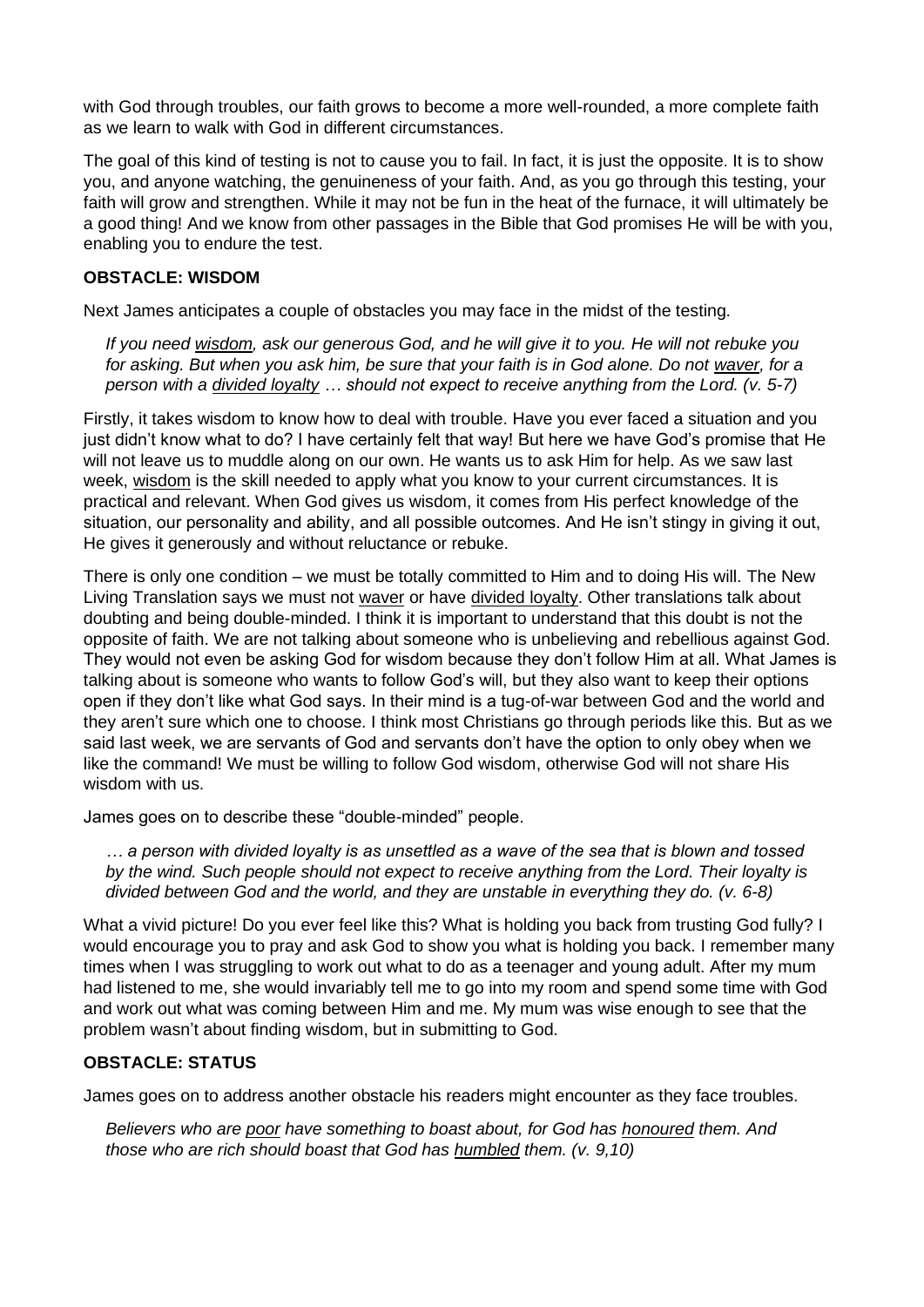This issue has to do with status and resources needed to face troubles. The word "poor" describes those in humble, dependent or even humiliating circumstances. The Christians to whom James was writing had fled the persecution in Jerusalem and were very low in status in their new location. But it seems that some of the newer Christians, who came from the local community, were relatively wealthy and this caused a friction which James addresses several times in his letter.

People may have felt that their circumstances meant that they could not possibly handle any more trouble. But James assures them that God has not forgotten them and that God himself has given them status – he has honoured or exalted them. They are no longer inferior. And those who are rich, with all the attendant status and honour? They need to know that their riches did not make them immune to trouble. They too needed to look to God for He had humbled them. The word "humbled" here is the same one translated "poor" earlier. This reminds me of Jesus' statements that, in the Kingdom, the first will be last and the last will be first.

James then draws another of his vivid pictures:

*They will fade away like a little (grass) flower in the field. The hot sun rises and the grass withers; the little flower droops and falls, and its beauty fades away. In the same way, the rich will fade away with all their achievements. (v. 10,11)*

I love that James says that for all their power and wealth, they are only a little grass flower something that in the larger scheme of things is so insignificant. I wonder how Elon Musk would feel about that description? Or Vladimir Putin? Or any of our politicians?! Material possessions and earthly honour will not ultimately help us face troubles and they won't last into eternity. Their glory is brief, and their value is limited. But the honour which God gives is truly worth boasting about.

#### **GOD'S BLESSING THROUGH TROUBLES**

God gives wisdom, God honours and God blesses.

*God blesses those who patiently endure testing and temptation (troubles). Afterward (when the testing shows they are genuine) they will receive the crown of life that God has promised to those who love him. (v. 12)*

God is not sitting at a distance waiting for us to fail so that He can chastise us for our failure. God is right here with us, seeking to give us all we need to pass the test because He knows our faith is genuine. Through the testing, He is show our faith to anyone who is watching and he uses these times to grow our endurance in faith and to show us ways we can continue to grow in Him.

This verse is an example of when it is helpful to look at something like the Mounce translation on Bible Gateway. Some of the words used here are the same as those we've seen before but that doesn't show through in the translation very well. The words "patiently endure" come from the same word translate simply "endurance" before. Remember that we said that endurance means the extension of faith over time – faith that holds true in all kinds of troubles. This time they have chosen to not translate the word as "troubles", but to indicate the two types of trouble we have talked about – testing and temptation. This may be because this verse is the transition between James' discussion of the two kinds of troubles. It finishes up his explanation of testing and begins his discussion of temptation.

I also think it is important to understand that James is not stating a condition here. He is not saying "God will bless you if you endure troubles." In the next sentence, he is not saying that "If the testing shows you have genuine faith, then God will reward you". Conditional sentences are very clear in the Greek, and they are not in evidence here. James is not saying "if", he is saying "when". When you endure God will bless. When you are proved genuine, God will give you the crown of life. This is not a crown of kingship, but the laurel wreath given to the victor in a competition or in war. It signifies to all watching that we are God's people with God's life – tested and proven before anyone who would doubt us. Remember, the doubter is not God. He already knows our faith is genuine.